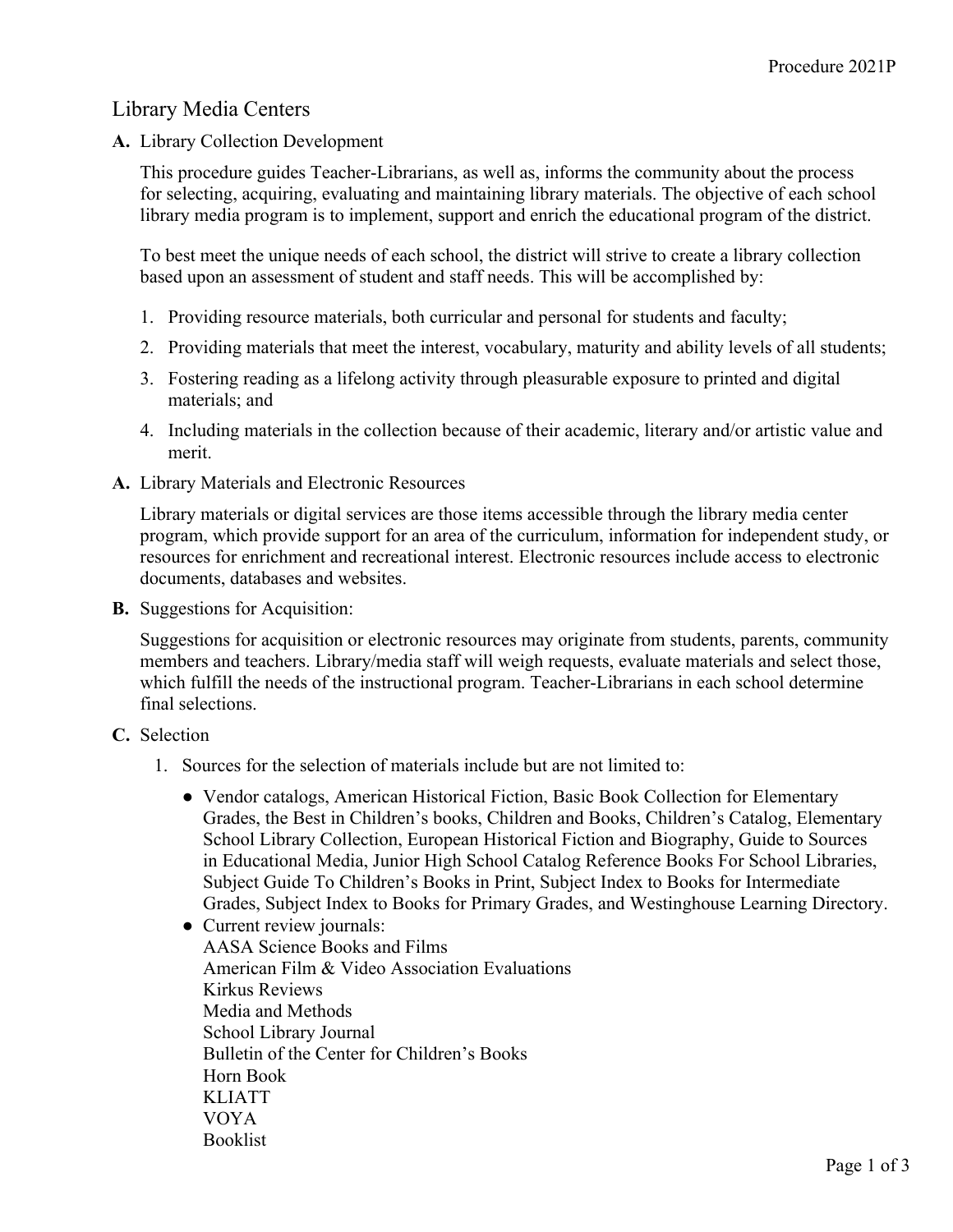- 2. All items selected for placement in the school library will:
	- a. Support and be consistent with the general educational goals of the State of Washington and EPHRATA School District and the aims and objectives of individual schools and specific courses.
	- b. Support and be consistent with school library media and information literacy standards established by the American Association of School Librarians as well as content area standards established by the Office of the Superintendent of Public Instruction of the State of Washington.
	- c. Meet high standards of quality in factual content and presentation.
	- d. Contain appropriate subject matter for the age, emotional development, ability level, learning styles, and social development of the students for whom they are selected.
	- e. Serve the intended purpose, in both physical format and appearance for library materials.
	- f. Help students gain an awareness of our pluralistic society.
	- g. Motivate students and staff to examine their own duties, responsibilities, rights, and privileges as participating citizens in our society, and to make informed judgments in their daily lives.
	- h. Withstand scrutiny based on their strengths rather than rejected for their weakness.
	- i. Clarify historical and contemporary forces by presenting and analyzing intergroup tension and conflict objectively, placing emphasis on recognizing and understanding social and economic problems.
- **D.** Gifts/Donations

Materials donated to the school library shall be accepted or declined in accordance with the criteria applied to the purchase of materials.

**E.** Collection Assessment

De-selection (weeding) of outdated and damaged materials is a natural part of the library's life cycle and maintenance of the quality and integrity of the collection. The Teacher-Librarian will evaluate the library collection on a continuing basis in order to assure that the collection meets the mission statement and goals of the EPHRATA School District.

- **F.** Considerations for De-selection
	- 1. Currency The subject matter is out of date or no longer relevant to the instructional program;
	- 2. Physical Condition Item is worn, soiled, missing pages, antiquated in appearance or unattractive;
	- 3. Not circulating for a reasonable amount of time;
	- 4. Superseded by newer editions;
	- 5. Perpetuates cultural, ethnic, or sexual stereotypes;
	- 6. Inappropriate reading level; or
	- 7. Unneeded duplication of materials.
- **G.** Request for Reconsideration of Library Media Materials

When a concern is expressed about library resources, the Teacher-Librarian will consider both the citizen's right to express an opinion and the principles of intellectual freedom.

Informal Reconsideration